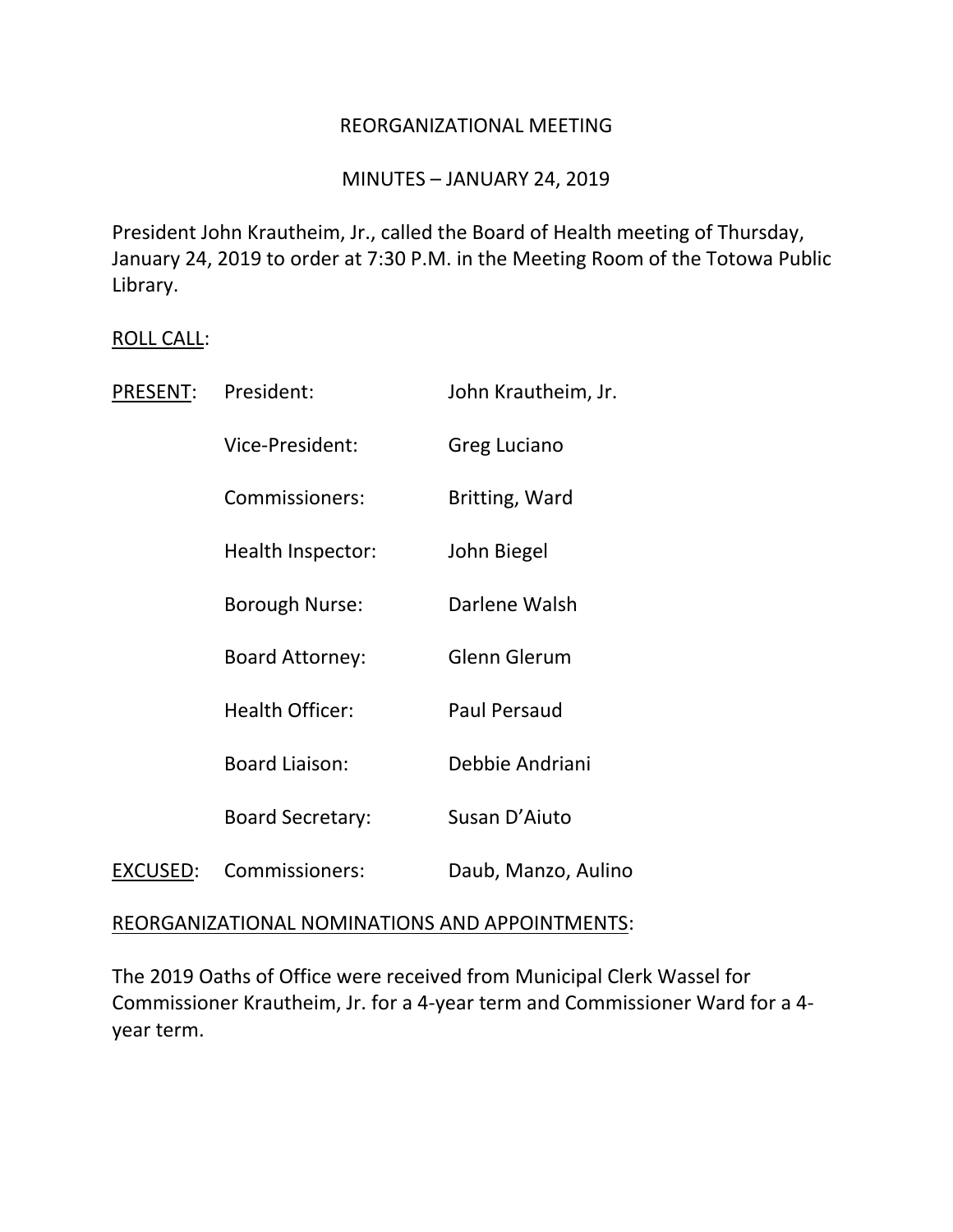## NOMINATION FOR PRESIDENT:

Commissioner Britting made a motion to nominate John Krautheim, Jr. for President of the Board of Health for 2019, seconded by Ward. Floor was closed as no other nominations were made. All Commissioners in attendance voted in the affirmative.

# NOMINATION FOR VICE-PRESIDENT:

Commissioner Britting made a motion to nominate Greg Luciano for Vice-President of the Board of Health for 2019, seconded by Ward. Floor was closed as no other nominations were made. All Commissioners in attendance voted in the affirmative.

# NOMINATION FOR COMMITTEE LIAISONS:

Commissioner Britting made a motion to nominate the slate for committee appointments, seconded by Ward. All Commissioners in attendance voted in the affirmative.

Committee appointments for 2019 – Chairpersons are underlined.

| <b>OFFICE AND CLERK:</b>    | Commissioners: Britting, Ward, Daub      |
|-----------------------------|------------------------------------------|
| <b>PUBLIC HEALTH NURSE:</b> | Commissioners: Manzo, Daub, Ward         |
| <b>HEALTH INSPECTOR:</b>    | Commissioners: Daub, Manzo, Ward         |
| <b>CEMETERY INSPECTOR:</b>  | Commissioners: Manzo, Luciano, Britting  |
| <b>LICENSE AND LEGAL:</b>   | Commissioners: Daub, Luciano, Aulino     |
| <b>FINANCE:</b>             | Commissioners: Luciano, Britting, Aulino |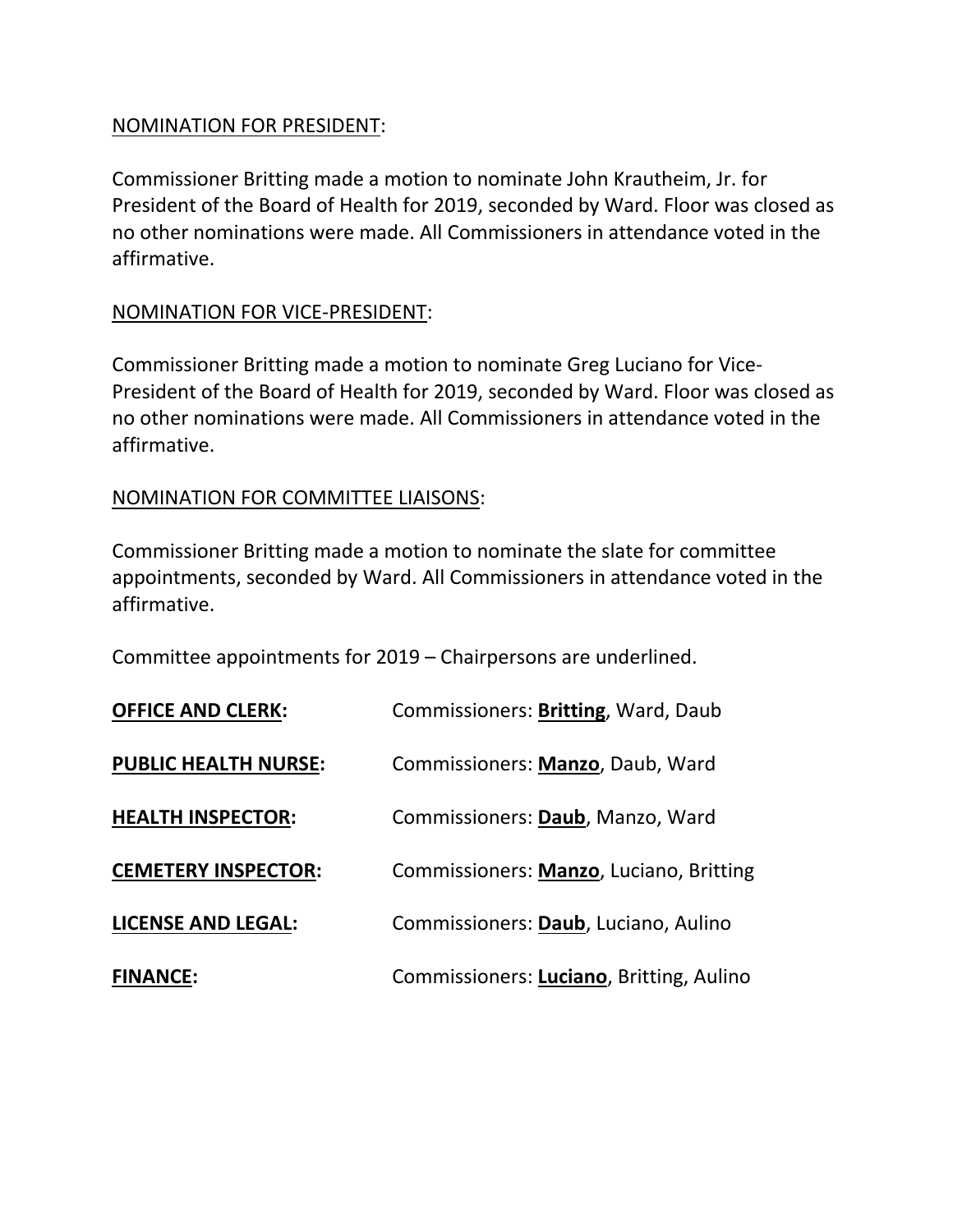# APPOINTMENT FOR BOARD PROFESSIONALS:

Commissioner Luciano made a motion to appoint the following professionals to serve the Board of Health:

| <b>Borough Nurse:</b>  | Darlene Walsh |
|------------------------|---------------|
| <b>Board Attorney:</b> | Glenn Glerum  |
| Cemetery Inspector:    | Joseph Brady  |
| Health Inspector:      | John Biegel   |

Motion was seconded by Britting. All Commissioners in attendance voted in the affirmative.

## BOARD OF HEALTH BUDGET:

Commissioner Ward made a motion to approve the Budget of the Board of Health for 2019, seconded by Britting. All Commissioners in attendance voted in the affirmative.

### NOMINATION FOR SECRETARY:

Commissioner Britting made a motion to nominate Susan D'Aiuto for Secretary for the Board of Health for 2019, seconded by Ward. All Commissioners in attendance voted in the affirmative.

### ADJOURN

Commissioner Ward made a motion to adjourn the meeting at 7:45 P.M., seconded by Britting. All Commissioners in attendance voted in the affirmative.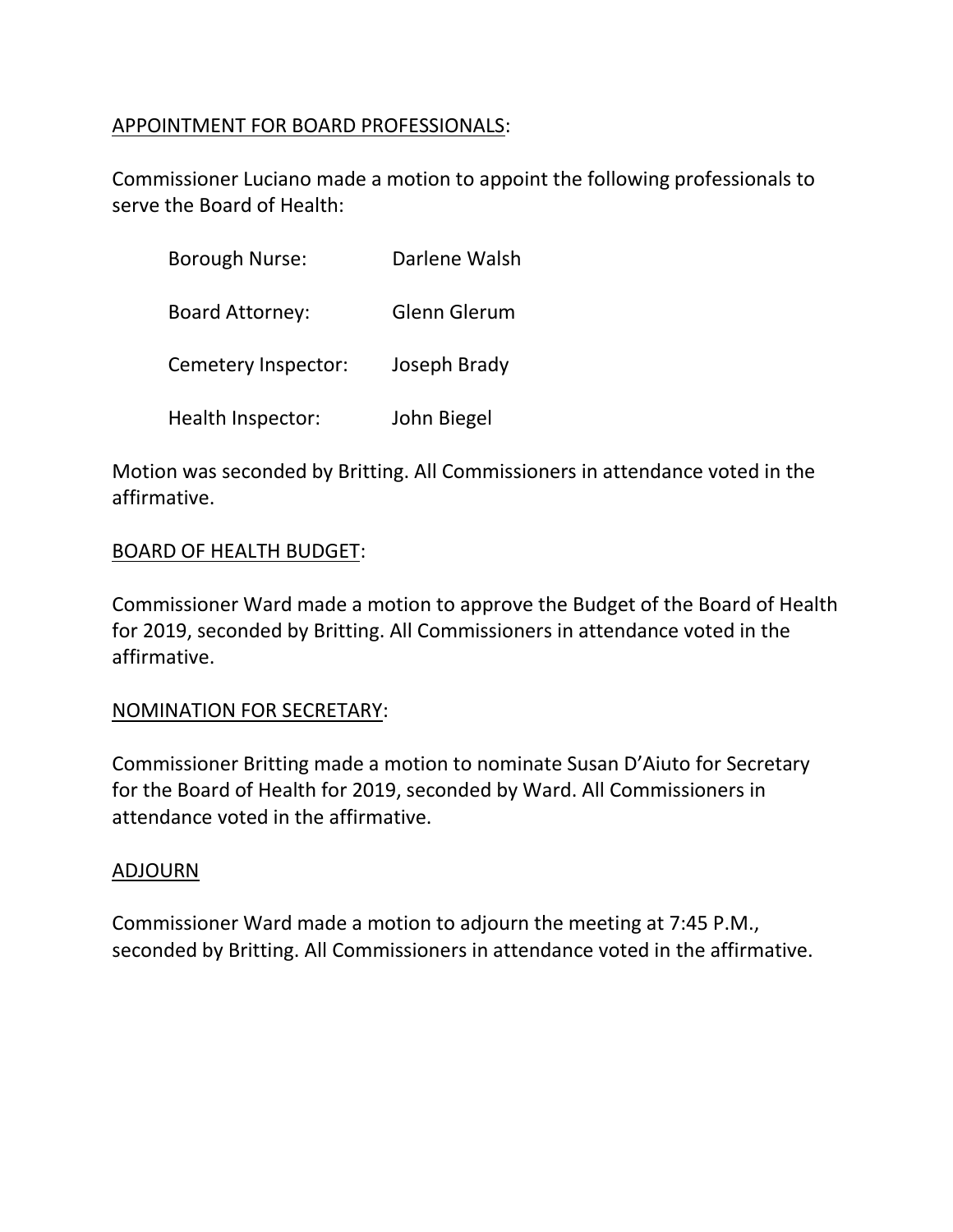## REGULAR MEETING

## MINUTES – JANUARY 24, 2019

President John Krautheim, Jr., called the Board of Health meeting of Thursday, January 24, 2019 to order at 7:45 P.M. in the Meeting Room of the Totowa Public Library.

## ROLL CALL:

| PRESENT: | President:              | John Krautheim, Jr. |
|----------|-------------------------|---------------------|
|          | Vice-President:         | Greg Luciano        |
|          | Commissioners:          | Britting, Ward      |
|          | Health Inspector:       | John Biegel         |
|          | <b>Borough Nurse:</b>   | Darlene Walsh       |
|          | <b>Board Attorney:</b>  | Glenn Glerum        |
|          | <b>Health Officer:</b>  | <b>Paul Persaud</b> |
|          | <b>Board Liaison:</b>   | Debbie Andriani     |
|          | <b>Board Secretary:</b> | Susan D'Aiuto       |
| EXCUSED: | Commissioners:          | Daub, Manzo, Aulino |

### CORRESPONDENCE: NONE

### MINUTES:

Commissioner Britting made a motion to accept the minutes of the November 29, 2019 Board of Health meeting, seconded by Luciano. All Commissioners in attendance voted in the affirmative.